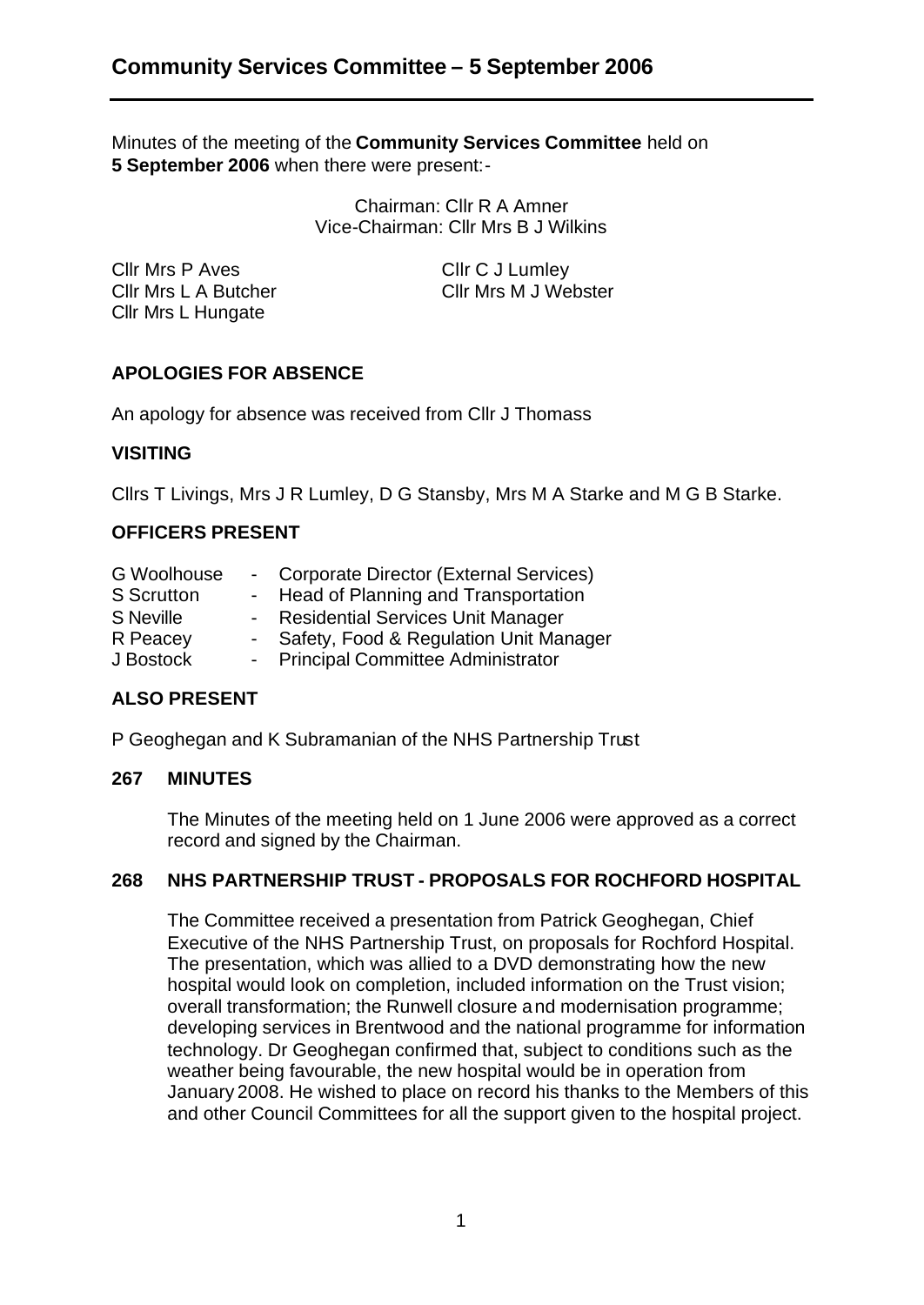Responding to questions, Dr Geoghegan advised that:-

- The patient group would remain the same primarily acute adults aged 18 to 65 for assessment treatment and older persons for initial assessment. Long term care would be offered at the Rawreth Close and Clifton Lodge facilities. There will be a medium and low secure unit at Runwell.
- The Trust was in the process of concluding a £30m private finance initiative. Experience had established that such initiatives require a focussed and tough approach at the point of negotiation. The Rochford Hospital project had been achieved through public funding in the sum of £21m.
- Intensive care requirements will be met via a unit at Basildon Hospital.
- Whilst there will be modern security facilities (such as swipe cards) at the Rochford site, patients will not be high risk. Risk assessments are undertaken for each site.
- The nature of the site is such that, once Rochford Hospital is completed, it would be difficult to undertake major expansion. It can be anticipated that the trend towards people wanting support in their own homes is likely to continue, which will free up capacity.

The Committee endorsed the observation of a Member that the new hospital was a reflection of the hard work and enthusiasm of Dr Geoghegan and the rest of his team. The team should be congratulated for achieving public funding.

Dr Geoghegan confirmed that he would be happy to provide update reports and would welcome any Members who wished to visit the facilities.

# **269 PROGRESS ON DECISIONS**

**Note**: Councillor Mrs J R Lumley declared a personal interest in the item on Rayleigh, Rochford and District Association for Voluntary Services (RRAVS) – Core Funding Support – by virtue of being a trustee of RRAVS.

# **Rayleigh, Rochford and District Association for Voluntary Services – Core Funding Support (Minute 539/04)**

It was noted that this subject would now be monitored by the Policy, Finance & Strategic Performance Committee.

# **Report of the Windmill Sub-Committee (Minute 321/05)**

It was noted that officers were in consultation with the County Council on the possibility that the Windmill could be licensed for weddings involving smaller groups.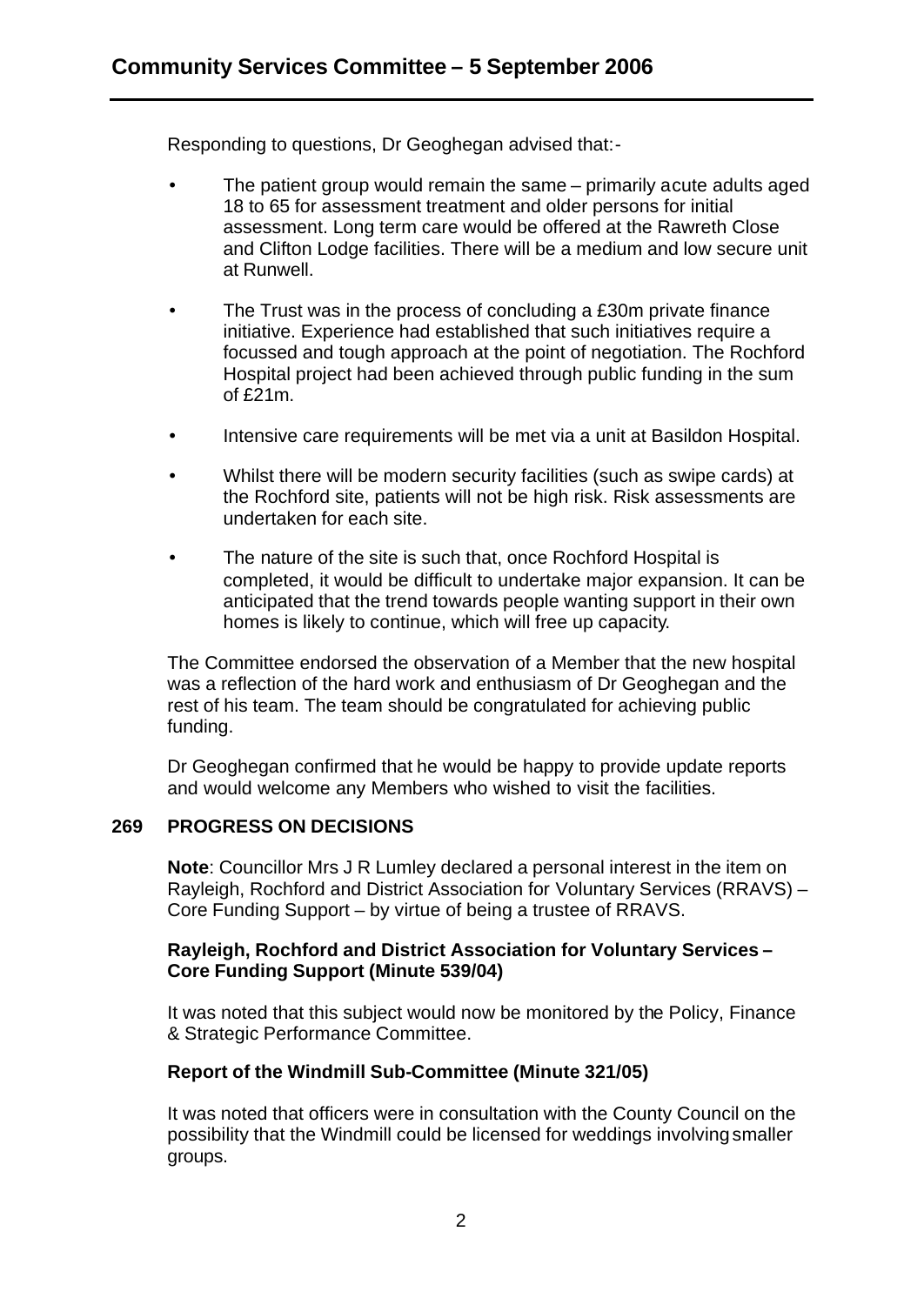# **Head and Neck Surgery in Essex – Consultation (Minutes 479/05)**

Officers confirmed that it will be indicated to the Essex Strategic Health Authority that the Council would hope to be assured that the best possible radio therapy equipment is available at Basildon. The Strategic Health Authority will be invited to report back on the position with regard to both this and associated cancer services reconfiguration.

# **Report of the Windmill Sub-Committee (Minute 483/05)**

Reference was made to the value of ensuring that there are sufficient volunteers for all floors at the Windmill. It was noted that the work of the Windmill Management Committee included the identification of volunteers.

# **270 CHOICE BASED LETTINGS**

The Committee considered the report of the Corporate Director (External Services) on supporting a bid to the Department for Communities and Local Government for funding for development of a sub-regional Choice Based Lettings Scheme (CBL).

Responding to questions officers advised that, whilst it is possible such schemes are not as effective in circumstances where there are fewer vacancies, levels of customer satisfaction are high. There would be a cost to the Authority in operating a CBL scheme, but it was a Government requirement.

# **Resolved**

That a bid by the Thames Gateway South Essex Sub-Region for funding development of a Choice-Based Lettings Scheme be supported. (CD(ES))

# **271 HOUSING RENEWAL ASSISTANCE**

The Committee considered the report of the Corporate Director (External Services) on amendments to the Council's Housing Renewal Assistance Policy.

Responding to questions, the Residential Services Unit Manager advised that the Decent Homes standard could include improvements to bathrooms and kitchens. He also advised that, whilst assistance to top up a disabled facility grant would effectively take account of an individual's income/savings, other forms of assistance under the policy are qualifying benefit related.

# **Resolved**

That the amended Housing Renewal Assistance Policy be agreed. (CD(ES))